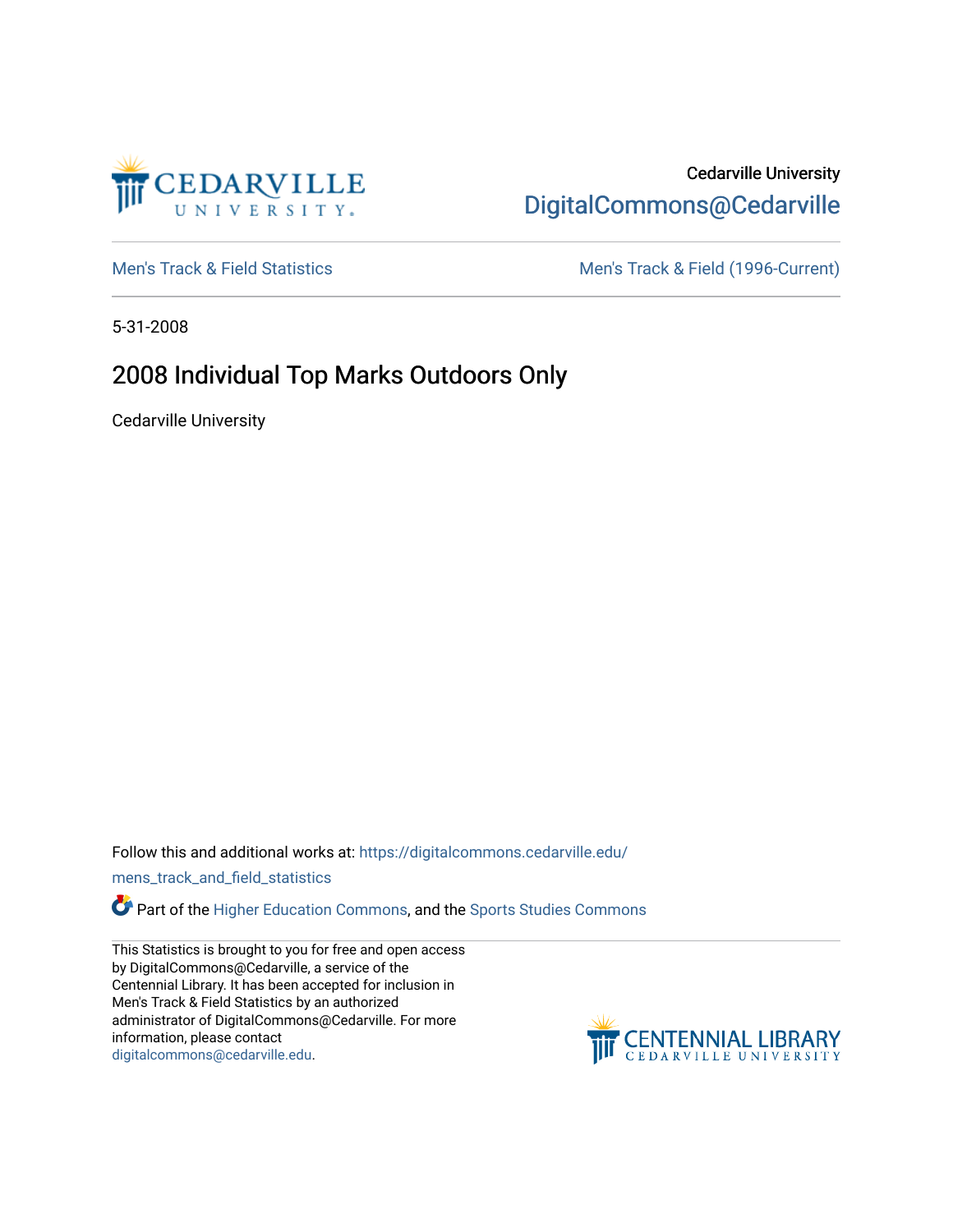$\chi$  ,  $\chi$  ,  $\chi$  ,  $\chi$ 

 $\hat{\mathbf{v}}$ 

### **Individual Top Marks** - **Including Relay Legs Outdoors Only**

Marks since: 17-Mar-08 **Times until: 31-May-08** Cedarville University **[CED)** 

| <b>Number of Top Times: All</b> |  |  |  |
|---------------------------------|--|--|--|
|---------------------------------|--|--|--|

| Mark                        | <b>Convert Rnd</b> |    |            | <b>Event</b>         |                          | Pts Place    |                                                 |
|-----------------------------|--------------------|----|------------|----------------------|--------------------------|--------------|-------------------------------------------------|
| Bacon, Grant (Yr: FR) M     |                    |    |            |                      |                          |              |                                                 |
| 25:05.70                    |                    | F  |            | 5000m Walk           | 8                        | з            | 3/31/2008 Yellow Jacket Collegiate Outdoor Open |
| 25:18.79                    |                    | F  |            | 5000m Walk           | 1                        | 8            | 5/22/2008 NAIA Outdoor Champ. 2008              |
| 25:20.36                    |                    | F  | 5000m Walk |                      | 6                        | э            | 4/18/2008 AMC Championships 2008                |
| 25:50.00                    |                    | Е  | 5000m Walk |                      | ---                      | 4            | 5/9/2008 Cedarville Collegiate Challenge '08    |
|                             |                    |    |            | Total Points:        | 15.0                     |              |                                                 |
|                             |                    |    |            |                      |                          |              |                                                 |
| Badertscher, TJ (Yr: FR) M  |                    |    |            |                      |                          |              |                                                 |
| 15:10.83                    |                    | F  | 5000m Run  |                      | 1                        | 8            | 4/5/2008 Oliver Nikoloff Invite 2008            |
| 15:33.57                    |                    | F  | 5000m Run  |                      | Э                        | 6            | 5/2/2008 NCCAA Championships 2008               |
| 15:41.78                    |                    | F  | 5000m Run  |                      | 4                        | 5            | 3/22/2008 Emory Invitational 2008               |
| <b>DNF</b>                  |                    | F  | 5000m Run  |                      | ---                      |              | 4/18/2008 AMC Championships 2008                |
| 9:49.15                     |                    | F  |            | 3000m StplCh         | 6                        | з            | 4/11/2008 Miami Team Challenge 2008             |
| 10:08.11                    |                    | F  |            | 3000m StplCh         | 10                       | 1            | 3/31/2008 Yellow Jacket Collegiate Outdoor Open |
|                             |                    |    |            | <b>Total Points:</b> | 24.0                     |              |                                                 |
| Beight, Michael (Yr: SO) M  |                    |    |            |                      |                          |              |                                                 |
| 11.29                       |                    | F  |            | 100m Dash            | 2                        | 7            | 4/11/2008 Miami Team Challenge 2008             |
| 11.63                       |                    | F  |            | 100m Dash            | 2                        | 7            | 3/31/2008 Yellow Jacket Collegiate Outdoor Open |
| 22,70                       |                    | Р  |            | 200m Dash            | ---                      | 6            | 4/18/2008 AMC Championships 2008                |
| 23.02                       |                    | F  |            | 200m Dash            | ---                      | 9            | 4/11/2008 Miami Team Challange 2008             |
| 23.13                       |                    | F  |            | 200m Dash            | 2                        | 7            | 4/18/2008 AMC Championships 2008                |
| 23.67                       |                    | F  |            | 200m Dash            | 6                        | з            | 3/31/2008 Yellow Jacket Collegiate Outdoor Open |
| 24.22                       |                    | F  |            | 200m Dash            | ---                      | 33           | 3/22/2008 Emory Invitational 2008               |
| 49.79                       |                    | F  |            | 400m Dash            | 3                        | 6            | 4/18/2008 AMC Championships 2008                |
| 50,34                       |                    | F  |            | 400m Dash            | ---                      | 13           | 4/5/2008 Oliver Nikoloff Invite 2008            |
| 50,68                       |                    | P  |            | 400m Dash            | ---                      | 7            | 5/2/2008 NCCAA Championships 2008               |
| 50.91                       |                    | F  |            | 400m Dash            | 1                        | в            | 3/22/2008 Emory Invitational 2008               |
| 51.03                       |                    | E  |            | 400m Dash            | 1                        | 8            | 5/2/2008 NCCAA Championships 2008               |
|                             |                    |    |            | <b>Total Points:</b> | 17.0                     |              |                                                 |
| Benjamin, Marcus (Yr: FR) M |                    |    |            |                      |                          |              |                                                 |
| 11,34                       |                    | P  |            | 100m Dash            | ---                      | 16           | 5/2/2008 NCCAA Championships 2008               |
| 11.36                       |                    | F  |            | 100m Dash            | $---$                    | 10           | 4/11/2008 Miami Team Challenge 2008             |
| 11.39                       |                    | P  |            | 100m Dash            | ---                      | 7            | 4/18/2008 AMC Championships 2008                |
| 11.53                       |                    | F  |            | 100m Dash            | 2                        | 7            | 4/18/2008 AMC Championships 2008                |
| 11.59                       |                    | F  |            | 100m Dash            | $\overline{\phantom{a}}$ | 27           | 4/5/2008 Oliver Nikoloff Invite 2008            |
| 11.72                       |                    | F  |            | 100m Dash            | $---$                    | 22           | 3/22/2008 Emory Invitational 2008               |
| 22.84                       |                    | P  |            | 200m Dash            | ---                      | 13           | 5/2/2008 NCCAA Championships 2008               |
| 22.97                       |                    | P  |            | 200m Dash            | $\overline{a}$           | 10           | 4/18/2008 AMC Championships 2008                |
| 23.04                       |                    | F  |            | 200m Dash            | ---                      | 25           | 4/5/2008 Oliver Nikoloff Invite 2008            |
| 23.09                       |                    |    | 200m Dash  |                      | ---                      | 12           | 4/11/2008 Miami Team Challenge 2008             |
| 23.67                       |                    | F  | 200m Dash  |                      | ---                      | 24           | 3/22/2008 Emory Invitational 2008               |
|                             |                    |    |            | <b>Total Points:</b> | 2.0                      |              |                                                 |
| Brooker, Jud (Yr: JR) M     |                    |    |            |                      |                          |              |                                                 |
| 1:54.68                     |                    | F. | 800m Run   |                      | ---                      | 2            | 5/9/2008 Cedarville Collegiate Challenge '08    |
| 1:56.72                     |                    | F  | 800m Run   |                      | 6                        | 3            | 4/18/2008 AMC Championships 2008                |
| 1:56.84                     |                    | Ë  | B00m Run   |                      | --                       | 12           | 4/5/2008 Oliver Nikoloff Invite 2008            |
| 2:00.36                     |                    | F  | 800m Run   |                      | ---                      | 17           | 3/22/2008 Emory Invitational 2008               |
| 3:56,33                     |                    | F  | 1500m Run  |                      | 9                        | $\mathbf{1}$ | 4/18/2008 AMC Championships 2008                |
| 4:01.64                     |                    | F  | 1500m Run  |                      | 6                        | з            | 3/22/2008 Emory Invitational 2008               |
| 4:02.47                     |                    | F  | 1500m Run  |                      | —-                       | 12           | 5/22/2008 NAIA Outdoor Champ. 2008              |
| 4:02.85                     |                    | F  | 1500m Run  |                      | 8                        | $\mathbf{2}$ | 5/2/2008 NCCAA Championships 2008               |
| 4:03.43                     |                    | F  | 1500m Run  |                      | 1                        | 8            | 4/11/2008 Miami Team Challenge 2008             |
| 15:48.97                    |                    | F  | 5000m Run  |                      | ---                      | 9            | 5/2/2008 NCCAA Championships 2008               |
|                             |                    |    |            |                      |                          |              |                                                 |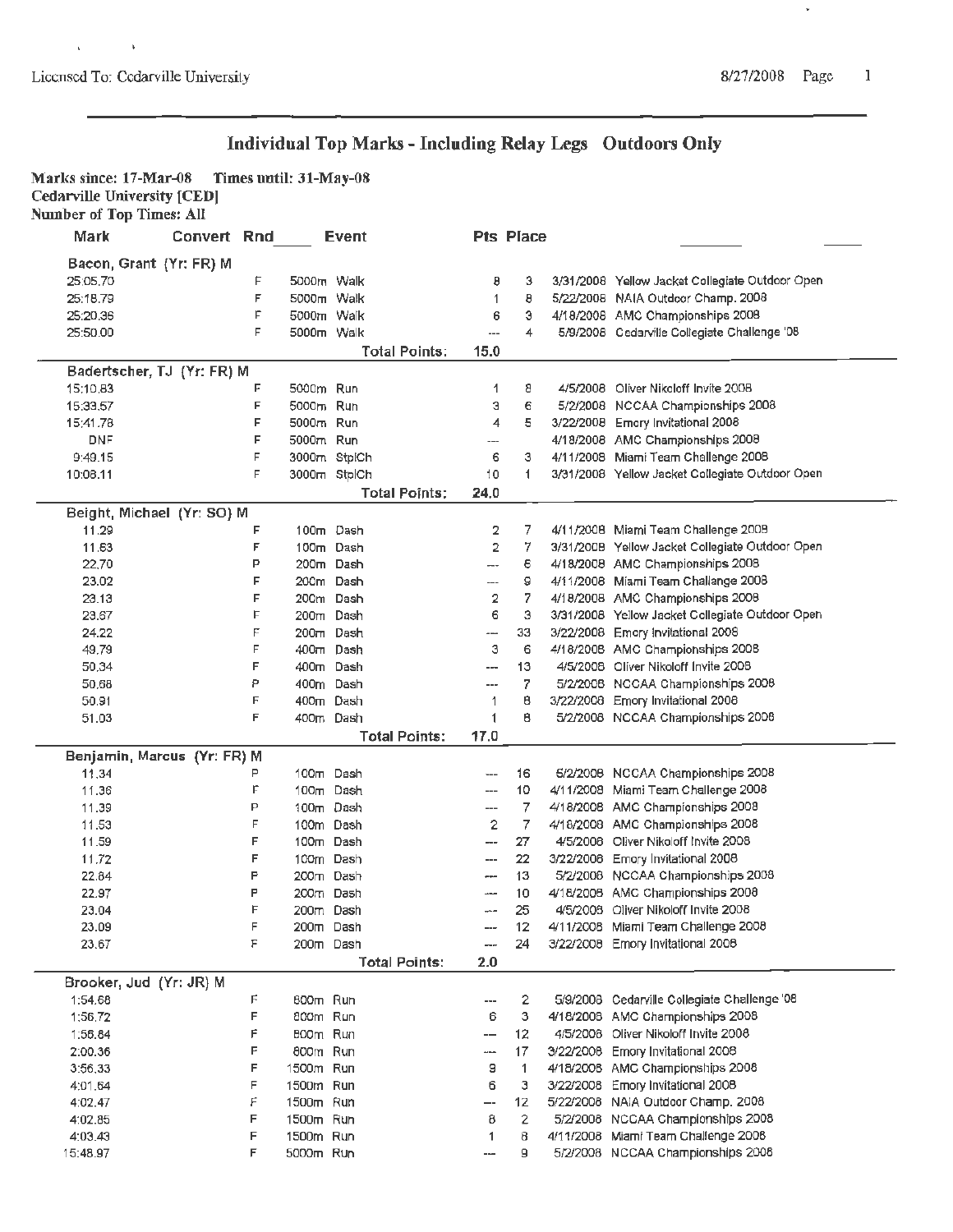### **Individual Top Marks** - **Including Relay Legs Outdoors Only**

**Marks since: l 7-Mar-08 Times until: 31-May-08** 

**Number of Top Times: All** 

| Mark                          | Convert Rnd |   |            | Event                |      | <b>Pts Place</b> |           |                                                 |
|-------------------------------|-------------|---|------------|----------------------|------|------------------|-----------|-------------------------------------------------|
| Brooker, Jud (Yr: JR) M       |             |   |            |                      |      |                  |           |                                                 |
| 15:58.88                      |             | F | 5000m Run  |                      | 1    | 12               |           | 3/31/2008 Yellow Jacket Collegiate Outdoor Open |
|                               |             |   |            | <b>Total Points:</b> | 31.0 |                  |           |                                                 |
| Campbell, Seth (Yr: JR) M     |             |   |            |                      |      |                  |           |                                                 |
| 4:16.51                       |             | ۶ | 1500m Run  |                      | 2    | 8                |           | 3/31/2008 Yellow Jacket Collegiate Outdoor Open |
| 15:30.17                      |             | F | 5000m Run  |                      | ---  | 17               |           | 4/5/2008 Oliver Nikoloff Invite 2008            |
| 15:51.32                      |             | F | 5000m Run  |                      | ---  | 19               |           | 4/11/2008 Miami Team Challenge 2008             |
| 15:53.19                      |             | F | 5000m Run  |                      | 1    | 8                |           | 3/22/2008 Emory Invitational 2008               |
| 33:43.74                      |             | F | 10000m Run |                      | 4    | 5                |           | 5/2/2008 NCCAA Championships 2008               |
| 33:44.51                      |             | F | 10000m Run |                      | ---  |                  |           | 4/25/2008 Hillsdale Gina Relays 2008            |
| 23:31.00                      |             | F | 5000m Walk |                      | ---  | 1                |           | 5/9/2008 Cedarville Collegiate Challenge '08    |
| 23:46.42                      |             | F | 5000m Walk |                      | 6    | 3                |           | 5/22/2008 NAIA Outdoor Champ. 2008              |
| 25:00.00                      |             | F | 5000m Walk |                      | 10   | $\overline{2}$   |           | 3/31/2008 Yellow Jacket Collegiate Outdoor Open |
|                               |             |   |            | <b>Total Points:</b> | 23.0 |                  |           |                                                 |
| Davies, Jordan (Yr: FR) M     |             |   |            |                      |      |                  |           |                                                 |
| 2:00.18                       |             | F | 800m Run   |                      | 1    | 8                |           | 4/18/2008 AMC Championships 2008                |
| 2:00.18                       |             | F | 800m Run   |                      | ---  | 28               | 4/5/2008  | Oliver Nikoloff Invite 2008                     |
| 2:04.46                       |             | F | $800m$ Run |                      | ---  | 15               |           | 4/11/2008 Miami Team Challenge 2008             |
| 2:06.05                       |             | F | 800m Run   |                      | ---  | 10               |           | 3/31/2008 Yellow Jacket Collegiate Outdoor Open |
| 4:10.63                       |             | F | 1500m Run  |                      | ---  | э                |           | 5/9/2008 Cedarville Collegiate Challenge '08    |
| 4:11.35                       |             | F | 1500m Run  |                      | --   | 14               |           | 3/22/2008 Emory Invitational 2008               |
| 4:12.84                       |             | F | 1500m Run  |                      | ---  | 14               |           | 5/2/2008 NCCAA Championships 2008               |
| 4:13.30                       |             | F | 1500m Run  |                      | --   | 17               |           | 4/11/2008 Miami Team Challenge 2008             |
| 4:14.47                       |             | F | 1500m Run  |                      | 2    | 7                |           | 4/18/2008 AMC Championships 2008                |
| 4:16.39                       |             | F | 1500m Run  |                      | э    | 7                |           | 3/31/2008 Yellow Jacket Collegiate Outdoor Open |
|                               |             |   |            | <b>Total Points:</b> | 6,0  |                  |           |                                                 |
| Gerton, Matt (Yr: FR) M       |             |   |            |                      |      |                  |           |                                                 |
| NH                            |             | F |            | High Jump            | ---  |                  |           | 4/11/2008 Miami Team Challenge 2008             |
| <b>NH</b>                     |             | F |            | High Jump            |      |                  |           | 4/18/2008 AMC Championships 2008                |
| 17-10.25                      | 5.44m       | F |            | Long Jump            | ---  | 15               |           | 4/11/2008 Miami Team Challenge 2008             |
| 17-05.50                      | 5.32m       | F |            | Long Jump            | ---  | 12               |           | 4/18/2008 AMC Championships 2008                |
| 17-05.00                      | 5.30m       | F |            | Long Jump            |      | 36               |           | 4/5/2008 Oliver Nikoloff Invite 2008            |
| Groman, Kurt (Yr: SO) M       |             |   |            |                      |      |                  |           |                                                 |
| 24.27                         |             | F | 200m Dash  |                      | ---  | 12               |           | 3/31/2008 Yellow Jacket Collegiate Outdoor Open |
| 1:57.45                       |             | F | 800m Run   |                      | з    | 6                | 3/22/2008 | Ernory Invitational 2008                        |
| 2:00.27                       |             | F | 600m Run   |                      | ---  | 29               |           | 4/5/2008 Oliver Nikoloff Invite 2008            |
| 2:00,90                       |             | P | 600m Run   |                      | ---  | 12               |           | 5/2/2008 NCCAA Championships 2008               |
| 2:01.77                       |             | F | 800m Run   |                      |      | 11               |           | 4/18/2008 AMC Championships 2008                |
| 4:28.62                       |             | F | 1500m Run  |                      |      | 15               |           | 3/31/2008 Yellow Jacket Collegiate Outdoor Open |
|                               |             |   |            | <b>Total Points:</b> | 3.0  |                  |           |                                                 |
| Gruenberg, Stephen (Yr: JR) M |             |   |            |                      |      |                  |           |                                                 |
| 23.69                         |             | F | 200m Dash  |                      |      | 20               |           | 4/11/2008 Miami Team Challenge 2008             |
| 23,70                         |             | P | 200m Dash  |                      | ---  | 16               |           | 4/18/2008 AMC Championships 2008                |
| 24.35                         |             | F | 200m Dash  |                      | ---  | 37               |           | 3/22/2008 Emory Invitational 2008               |
| 24.91                         |             | F | 200m Dash  |                      | مسم  | 18               |           | 3/31/2008 Yellow Jacket Collegiate Outdoor Open |
| 20-03.50                      | 6.18m       | F |            | Long Jump            | 4    | 5                | 4/18/2008 | AMC Championships 2008                          |
| 20-02.50                      | 6.16m       | F |            | Long Jump            | ---  | 9                | 5/2/2008  | <b>NCCAA Championships 2008</b>                 |
| 19-06.25                      | 5.95m       | F |            | Long Jump            | ---  | 12               |           | 4/11/2008 Miami Team Challenge 2008             |
| 18-07.75                      | 5.68m       | F |            | Long Jump            | ---  | 21               | 3/22/2008 | Emory Invitational 2008                         |
| 18-01.50                      | 5.52m       | F |            | Long Jump            | 1    | 8                | 3/31/2008 | Yellow Jacket Collegiate Outdoor Open           |
| 35-08.75                      | 10.89m      | F |            | Triple Jump          | ---  | 10               |           | 4/18/2008 AMC Championships 2008                |
|                               |             |   |            | <b>Total Points:</b> | 5.0  |                  |           |                                                 |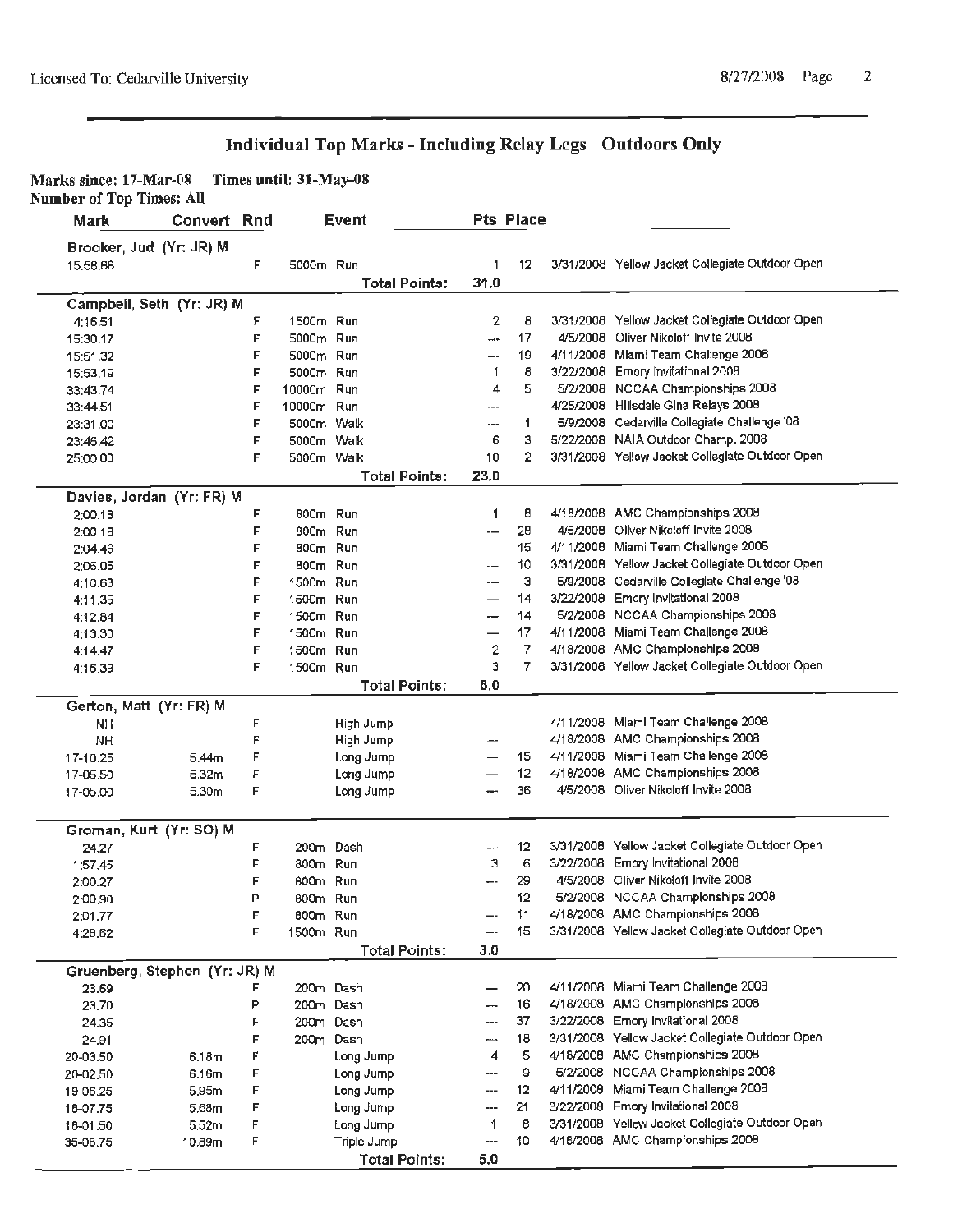## **Individual Top Marks** - **Including Relay Legs Outdoors Only**

#### **Marks since: 17-Mar-08 Times until: 31-May-08**

**Number of Top Times: All** 

| Mark       | <b>Convert Rnd</b>         |        |            | Event                |      | Pts Place |                                                                                   |
|------------|----------------------------|--------|------------|----------------------|------|-----------|-----------------------------------------------------------------------------------|
|            | Henning, Neil (Yr: SR) M   |        |            |                      |      |           |                                                                                   |
| 50-10.00   | 15.49m                     | F      |            | Shot Put             | 10   | 2         | 3/31/2008 Yellow Jacket Collegiate Outdoor Open                                   |
| 50-02.50   | 15,30m                     | F      |            | Shot Put             | 6    | 3         | 5/2/2008 NCCAA Championships 2008                                                 |
| 49-07.00   | 15.11 <sub>m</sub>         | F      |            | Shot Put             | θ    | 2         | 3/22/2008 Emory Invitational 2008                                                 |
| 46-11.75   | 14.31m                     | F      |            | Shot Put             | 2    | 7         | 4/11/2008 Miami Team Challenge 2008                                               |
| 46-00.75   | 14.04m                     | F      |            | Shot Put             | —    | 16        | 4/5/2008 Oliver Nikoloff Invite 2008                                              |
| 45-00.50   | 13.72m                     | F      |            | Shot Put             | з    | 6         | 4/18/2008 AMC Championships 2008                                                  |
| 151-04.00  | 46.12m                     | F      |            | <b>Discus</b>        | ---  | 9         | 4/5/2008 Oliver Nikoloff Invite 2008                                              |
| 150-08.00  | 45.92m                     | F      |            | <b>Discus</b>        | 5    | 4         | 5/2/2008 NCCAA Championships 2008                                                 |
| 147-03.00  | 44.88m                     | F      |            | Discus               | 8    | 2         | 4/18/2008 AMC Championships 2008                                                  |
| 142-03.00  | 43.35m                     | F      |            | Discus               | 10   | 1         | 3/22/2008 Emory Invitational 2008                                                 |
| 141-01.00  | 43.00m                     | F      |            | <b>Discus</b>        | 5    | 6         | 3/31/2008 Yellow Jacket Collegiate Outdoor Open                                   |
| 139-07.00  | 42.54m                     | F      |            | Discus               | ---  | 2         | 5/9/2008 Cedarville Collegiate Challenge '08                                      |
| 135-07.00  | 41.32m                     | F      |            | <b>Discus</b>        | --   | 12        | 4/11/2008 Miami Team Challenge 2008                                               |
| 174-01.00  | 53.06m                     | F      |            | Hammer               | 10   | 1         | 4/18/2008 AMC Championships 2008                                                  |
| 173-10.00  | 52.98m                     | F      |            | Hammer               | ---  | 11        | 5/22/2008 NAIA Outdoor Champ. 2008                                                |
| 173-00.00  | 52.73m                     | F      |            | Hammer               | 2    | 7         | 4/11/2008 Miami Team Challenge 2008                                               |
| 171-09.00  | 52.34m                     | F      |            | Hammer               | 8    | 2         | 5/2/2008 NCCAA Championships 2008                                                 |
| 169-03.00  | 51.58m                     | F      |            | Hammer               | 1    | 8         | 4/5/2008 Oliver Nikoloff Invite 2008                                              |
| 169-00.00  | 51.51 <sub>m</sub>         | F      |            | Hammer               | ---  | 6         | 5/9/2008 Cedarville Collegiate Challenge '08                                      |
| 160-04.00  | 46.67m                     | F      |            | Hammer               | 6    | 4         | 3/31/2006 Yellow Jacket Collegiate Outdoor Open                                   |
| 156-09.00  | 47.77m                     | F      |            | Hammer               | 6    | з         | 3/22/2006 Emory Invitational 2008                                                 |
|            |                            |        |            | Total Points:        | 90.0 |           |                                                                                   |
|            | Herbert, Justin (Yr: SR) M |        |            |                      |      |           |                                                                                   |
| 16:11.00   |                            | F      | 5000m Run  |                      | ---  | 6         | 5/9/2008 Cedarville Collegiate Challenge '08                                      |
| 16:24.37   |                            | F      | 5000m Run  |                      | 2    | 7         | 4/18/2008 AMC Championships 2008                                                  |
| <b>DNF</b> |                            | F      | 5000m Run  |                      | --   |           | 4/11/2008 Miami Team Challenge 2008                                               |
| 33:23.62   |                            | F      | 10000m Run |                      | 5    | 4         | 3/22/2008 Emory Invitational 2008                                                 |
| 35:38.28   |                            | F      | 10000m Run |                      | 2    | 7         | 4/18/2008 AMC Championships 2008                                                  |
| DNF        |                            | F      | 10000m Run |                      | ---  |           | 5/2/2008 NCCAA Championships 2008                                                 |
|            |                            |        |            | <b>Total Points;</b> | 9.0  |           |                                                                                   |
|            | Kuhn, Kevin (Yr: JR) M     |        |            |                      |      |           |                                                                                   |
| 1:54.04    |                            | F      | 800m Run   |                      | --   | 1         | 5/9/2008 Cedarville Collegiate Challenge '08                                      |
| 1:56.16    |                            | F      | 800m Run   |                      | 1    | 9         | 4/5/2008 Oliver Nikoloff Invite 2008                                              |
| 1:57.62    |                            | F      | 800m Run   |                      | 5    | 4         | 4/18/2008 AMC Championships 2008                                                  |
| 3:59.84    |                            | F      | 1500m Run  |                      | 5    | 4         | 4/11/2008 Miami Team Challenge 2008                                               |
| 4:04.51    |                            | F      | 1500m Run  |                      | 4    | 5         | 5/2/2008 NCCAA Championships 2008                                                 |
| 9:21.35    |                            | P      |            | 3000m StplCh         | --   | 5         | 5/22/2008 NAIA Outdoor Champ, 2008                                                |
| 9:28,40    |                            |        |            | 3000m StplCh         | 10   |           | 4/18/2008 AMC Championships 2008                                                  |
| 9:56.55    |                            | F      |            | 3000m StplCh         | ---  | 16        | 5/22/2008 NAIA Outdoor Champ. 2008                                                |
| 9:58.70    |                            | F      |            | 3000m StplCh         | Э    | 6         | 3/22/2008 Emory Invitational 2008                                                 |
|            |                            |        |            | <b>Total Points:</b> | 28.0 |           |                                                                                   |
|            | Maat, Christian (Yr: JR) M |        |            |                      |      |           | 3/22/2008 Emory Invitational 2008                                                 |
| 124-02.00  | 37.84m                     | F<br>F |            | Discus               |      | 12<br>14  | 3/31/2008 Yellow Jacket Collegiate Outdoor Open                                   |
| 121-09.00  | 37.10m                     |        |            | <b>Discus</b>        | ---  |           |                                                                                   |
| 119-07.00  | 36.44m                     | F<br>F |            | <b>Discus</b>        | ---  | 11        | 4/16/2008 AMC Championships 2008                                                  |
| 163-05.00  | 49.80m                     |        |            | Hammer               | 5    | 4         | 5/2/2008 NCCAA Championships 2008<br>5/9/2008 Cedarville Collegiate Challenge '08 |
| 163-04.00  | 49.78m                     | F      |            | Hammer               | ---  | 9         |                                                                                   |
| 162-10.00  | 49,63m                     | F      |            | Hammer               | 8    | 2         | 3/31/2008 Yellow Jacket Collegiate Outdoor Open                                   |
| 160-09.00  | 48.99m                     | F      |            | Hammer               | 8    | 2         | 3/22/2008 Emory Invitational 2008                                                 |
| 154-08.00  | 47.14m                     | F      |            | Hammer               | ---  | 13        | 4/5/2008 Oliver Nikoloff Invite 2008<br>4/11/2008 Miami Team Challenge 2008       |
| 150-09.00  | 45.94m                     | F      |            | Hammer               |      | 10        |                                                                                   |
| 149-03.00  | 45.49m                     | F      |            | Hammer               | 6    | з         | 4/18/2008 AMC Championships 2008                                                  |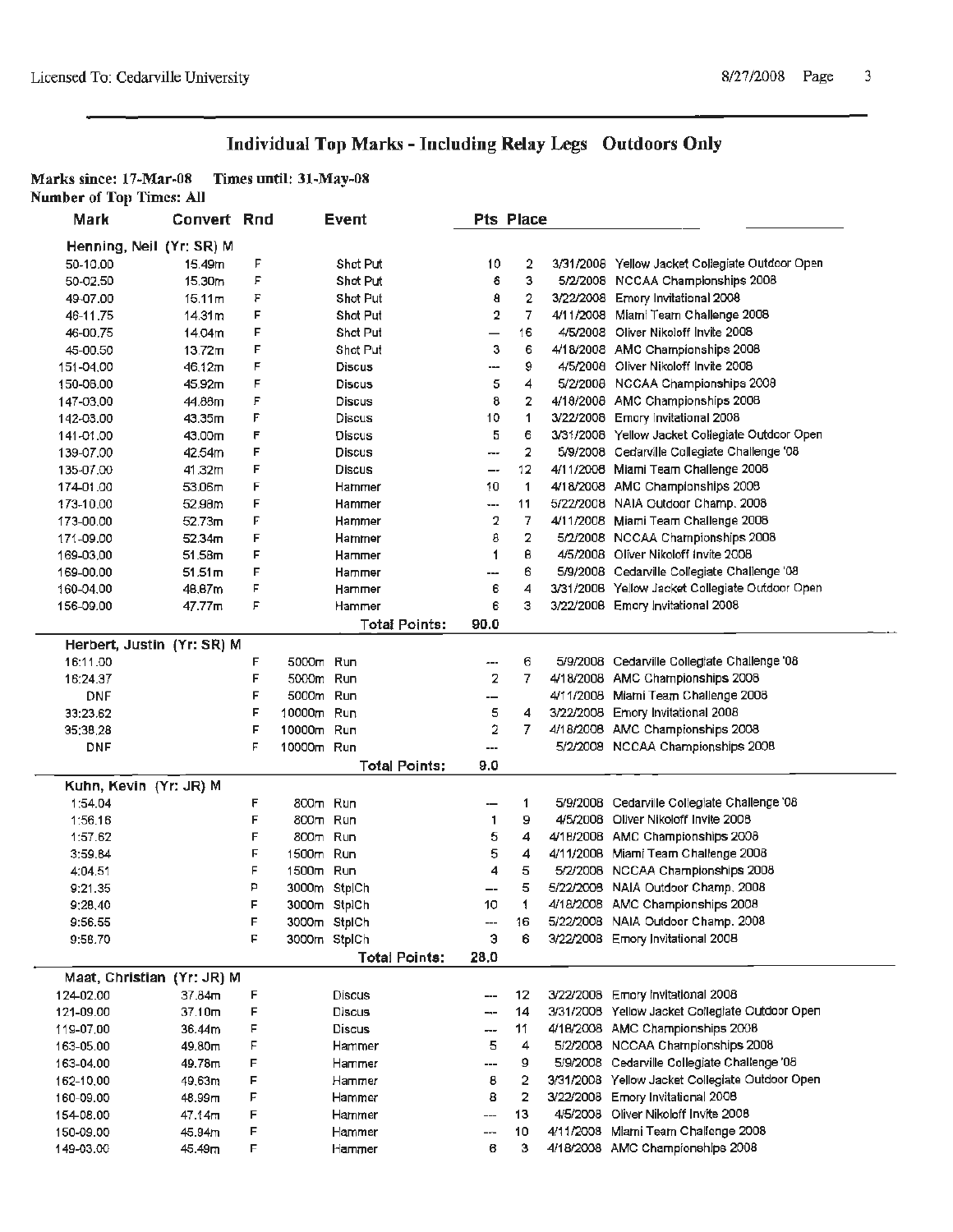l,

### **Individual Top Marks** - **Including Relay Legs Outdoors Only**

#### **Marks since: 17-Mar-08 Times until: Jl-May-08**

**Number of Top Times: All** 

| Mark                   | Convert Rnd                |   |            | Event                |        | Pts Place      |                                                 |
|------------------------|----------------------------|---|------------|----------------------|--------|----------------|-------------------------------------------------|
|                        | Maat, Christian (Yr: JR) M |   |            |                      |        |                |                                                 |
| 148-07.00              | 45.28m                     | F |            | Javelin              | 6      | з              | 4/18/2008 AMC Championships 2008                |
| 136-06.00              | 41.60m                     | F |            | Javelin              | ماميو  | 13             | 4/5/2008 Oliver Nikoloff Invite 2008            |
| 134-02.00              | 40.89m                     | F |            | Javelin              | --     | 15             | 3/22/2008 Emory Invitational 2008               |
| 126-09.00              | 38.63m                     | F |            | Javelin              | 3      | θ              | 3/31/2008 Yellow Jacket Collegiate Outdoor Open |
|                        |                            |   |            | <b>Total Points:</b> | 36.0   |                |                                                 |
|                        | Michaud, Ben (Yr: JR) M    |   |            |                      |        |                |                                                 |
| 54-08.25               | 16.66m                     | F |            | Shot Put             | 4      | 5              | 5/22/2008 NAIA Outdoor Champ, 2008              |
| 53-03.75               | 16.25m                     | F |            | Shot Put             | 10     | 1              | 5/2/2008 NCCAA Championships 2008               |
| 52-08.75               | 16.07m                     | F |            | Shot Put             | ---    | 4              | 5/9/2008 Cedarville Collegiate Challenge '08    |
| 51-06.25               | 15,70m                     | F |            | Shot Put             | ---    | 14             | 4/11/2008 Tennessee Sea Ray Relays '08          |
| 50-08.00               | 15.44m                     | F |            | Shot Put             | 1      | 8              | 4/5/2008 Oliver Nikoloff Invite 2008            |
| 50-04.00               | 15.34m                     | F |            | Shot Put             | 10     | 1              | 4/18/2008 AMC Championships 2008                |
| 49-07.25               | 15.11 <sub>m</sub>         | F |            | Shot Put             | 8      | 3              | 3/31/2008 Yellow Jacket Collegiate Outdoor Open |
| 139-10.00              | 42.62m                     | F |            | Hammer               | з      | 9              | 3/31/2008 Yellow Jacket Collegiate Outdoor Open |
| 138-05.00              | 42.18m                     | F |            | Hammer               | 4      | 5              | 4/16/2008 AMC Championships 2008                |
| 118-04.00              | 36.06m                     | F |            | Hammer               | ---    | 16             | 5/2/2008 NCCAA Championships 2008               |
|                        |                            |   |            | <b>Total Points:</b> | 40.0   |                |                                                 |
|                        | Molstre, Jordan (Yr: FR) M |   |            |                      |        |                |                                                 |
| 174-01.00              | 53,06m                     | F |            | Javelin              | 5      | 4              | 3/22/2008 Emory Invitational 2008               |
| 165-06.00              | 50.44m                     | F |            | Javelin              | 8      | 2              | 5/2/2008 NCCAA Championships 2008               |
| 165-03.00              | 50.36m                     | F |            | Javelin              | 10     | 1              | 4/18/2008 AMC Championships 2008                |
| 157-09.00              | 48,08m                     | F |            | Javelin              | 8      | 3              | 3/31/2008 Yellow Jacket Collegiate Outdoor Open |
| 154-01.00              | 46.96m                     | Е |            | Jayelin              | 1      | ₿              | 4/5/2008 Oliver Nikoloff Invite 2008            |
| 143-02.00              | 43.63m                     | F |            | Javelin              | ÷-     | 10             | 4/11/2008 Miami Team Challenge 2008             |
|                        |                            |   |            | <b>Total Points:</b> | 32.0   |                |                                                 |
| Moore, Alex (Yr: FR) M |                            |   |            |                      |        |                |                                                 |
| 2:07.00                |                            | F | 800m Run   |                      | wew    | 50             | 4/5/2008 Oliver Nikoloff Invite 2008            |
| 4:17.29                |                            | F | 1500m Run  |                      | --     | 35             | 4/5/2008 Oliver Nikoloff Invite 2008            |
| 4:24.89                |                            | F | 1500m Run  |                      | $\sim$ | 12             | 3/31/2008 Yellow Jacket Collegiate Outdoor Open |
| 16:14.00               |                            | F | 5000m Run  |                      | ---    |                | 5/9/2008 Cedarville Collegiate Challenge '08    |
| 16:48.31               |                            | F | 5000m Run  |                      | ---    | 36             | 4/11/2008 Miami Team Challenge 2008             |
| 34:48.81               |                            | F | 10000m Run |                      | 1      | 8              | 5/2/2008 NCCAA Championships 2008               |
| 35:00,45               |                            | F | 10000m Run |                      | 4      | 5              | 4/18/2008 AMC Championships 2008                |
| 35:02.63               |                            | F | 10000m Run |                      | ---    | 11             | 3/22/2008 Emory Invitational 2008               |
|                        |                            |   |            | <b>Total Points:</b> | 5.0    |                |                                                 |
|                        | Nowels, Kelly (Yr: SO) M   |   |            |                      |        |                |                                                 |
| 24.65                  |                            | F |            | 200m Dash            |        | 15             | 3/31/2008 Yellow Jacket Collegiate Outdoor Open |
| 2:02.41                |                            | ۶ | 800m Run   |                      | --     | 11             | 4/11/2008 Miami Team Challenge 2008             |
| 55.62                  |                            | F |            | 400m Hurdles         | 4      | 5              | 5/2/2008 NCCAA Championships 2008               |
| 55.88                  |                            | F |            | 400m Hurdles         | 5      | 4              | 4/18/2008 AMC Championships 2008                |
| 55,97                  |                            | F |            | 400m Hurdlas         | ---    | э              | 5/9/2008 Cedarville Collegiate Challenge '08    |
| 56,04                  |                            | F |            | 400m Hurdles         | ÷-     | 9              | 4/5/2008 Oliver Nikoloff Invite 2008            |
| 56.14                  |                            | P |            | 400m Hurdles         | --     | 4              | 5/2/2008 NCCAA Championships 2008               |
| 56.98                  |                            | F |            | 400m Hurdles         | 5      | 4              | 3/22/2008 Emory Invitational 2008               |
| 57.39                  |                            | F |            | 400m Hurdles         | 4      | 5              | 3/31/2008 Yellow Jacket Collegiate Outdoor Open |
|                        |                            |   |            | <b>Total Points:</b> | 18.0   |                |                                                 |
|                        | Rasnick, Robert (Yr: FR) M |   |            |                      |        |                |                                                 |
| 15-07.00               | 4.75m                      | F |            | Pole Vault           | ---    | 10             | 4/11/2008 Tennessee Sea Ray Relays '08          |
| 15-05.00               | 4.69m                      | F |            | Pole Vault           | 8      | 2              | 5/2/2008 NCCAA Championships 2008               |
| 14-11.00               | 4.54m                      | F |            | Pole Vault           | ---    | 11             | 5/22/2008 NAIA Outdoor Champ. 2008              |
| 14-07.25               | 4.45m                      | F |            | Pole Vault           | ---    | 9              | 4/5/2008 Oliver Nikoloff Invite 2008            |
| 14-06.00               | 4.42m                      | F |            | Pole Vault           | ---    | $\overline{7}$ | 5/9/2008 Cedarville Collegiate Challenge '08    |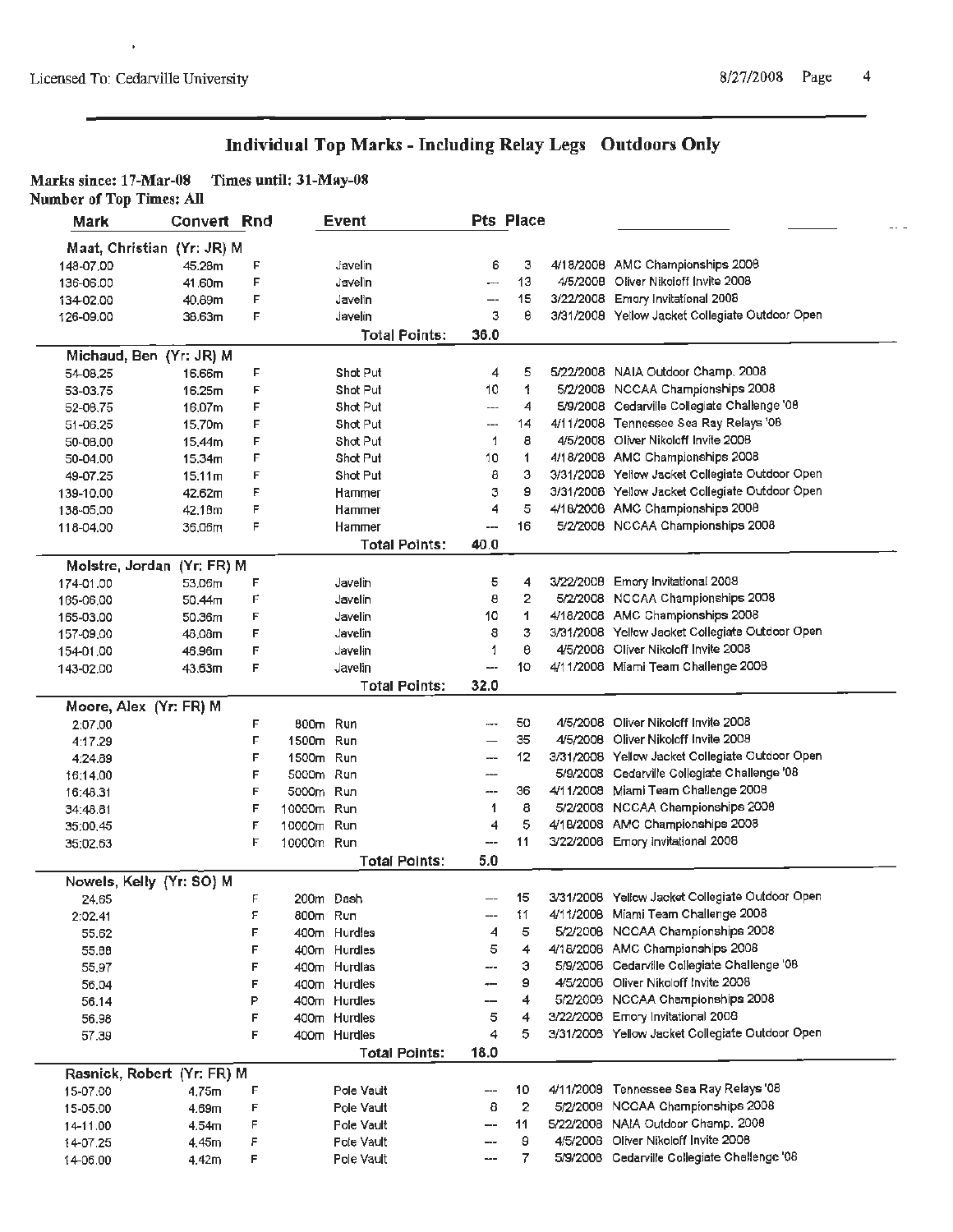# Individual Top Marks - Including Relay Legs Outdoors Only

| Marks since: 17-Mar-08          | Times until: 31-May-08 |
|---------------------------------|------------------------|
| <b>Number of Top Times: All</b> |                        |

| Mark           | Convert Rnd                |        |              | Event                        | Pts Place      |        |                                                                                      |
|----------------|----------------------------|--------|--------------|------------------------------|----------------|--------|--------------------------------------------------------------------------------------|
|                | Rasnick, Robert (Yr: FR) M |        |              |                              |                |        |                                                                                      |
| 14-04.25       | 4.37 <sub>m</sub>          | F      |              | Pole Vault                   | В              | 2      | 4/18/2008 AMC Championships 2008                                                     |
| NH             |                            | F      |              | Pole Vault                   | --             |        | 3/31/2008 Yellow Jacket Collegiate Outdoor Open                                      |
| <b>NH</b>      |                            | F      |              | Pole Vault                   | ---            |        | 3/22/2006 Emory Invitational 2008                                                    |
|                |                            |        |              | <b>Total Points:</b>         | 16.0           |        |                                                                                      |
|                | Silviera, Matt (Yr: JR) M  |        |              |                              |                |        |                                                                                      |
| 16:11.02       |                            | F      | 5000m Run    |                              | ---            | 41     | 4/5/2008 Oliver Nikoloff Invite 2008                                                 |
| 10:11.45       |                            | F      | 3000m StplCh |                              | $\overline{2}$ | 7      | 4/18/2008 AMC Championships 2008                                                     |
| 10:22.43       |                            | F      | 3000m StplCh |                              | ---            | 11     | 5/2/2008 NCCAA Championships 2008                                                    |
| 10:27.03       |                            | F      | 3000m StplCh |                              | з              | 6      | 3/31/2008 Yellow Jacket Collegiate Outdoor Open                                      |
| 10:31.63       |                            | F      | 3000m StplCh |                              | $\overline{2}$ | 7      | 4/11/2008 Miami Team Challenge 2008                                                  |
|                |                            |        |              | <b>Total Points:</b>         | 7.0            |        |                                                                                      |
|                | Smith, Travis (Yr: JR) M   |        |              |                              |                |        |                                                                                      |
| 12.06          |                            | F      | 100m Dash    |                              | ---            | 31     | 3/22/2008 Emory Invitational 2008                                                    |
| 25.42          |                            | F      | 200m Dash    |                              |                |        | 5/9/2008 Cedarville Collegiate Challenge '08                                         |
| 19-11.50       | 6,08m                      | F      |              | Long Jump                    | $-$            | g      | 4/18/2008 AMC Championships 2008                                                     |
| 19-08.25       | 6,00m                      | F      |              | Long Jump                    | ---            | 28     | 4/5/2008 Oliver Nikoloff Invite 2008                                                 |
| 18-03.00       | 5,56m                      | F      |              | Long Jump                    |                | 14     | 4/11/2008 Miami Team Challenge 2008                                                  |
| 17-11.00       | 5.46m                      | F      |              | Long Jump                    | ---            | 24     | 3/22/2008 Emory Invitational 2008                                                    |
| 16-11.25       | 5,16m                      | F      |              | Long Jump                    | ---            | 11     | 3/31/2008 Yellow Jacket Collegiate Outdoor Open                                      |
| 41-08.75       | 12.71m                     | F      |              | Triple Jump                  | ---            | 9      | 5/2/2008 NCCAA Championships 2008                                                    |
| 41-03.75       | 12.59m                     | F      |              | <b>Triple Jump</b>           | ---            | 9      | 4/5/2008 Oliver Nikoloff Invite 2008                                                 |
| 41-01.00       | 12.52m                     | F      |              | Triple Jump                  | 2              | 7      | 3/22/2008 Emory Invitational 2008                                                    |
| 40-09.50       | 12.43m                     | F      |              | Triple Jump                  | з              | 6      | 4/11/2008 Miami Team Challenge 2008                                                  |
| 40-04.00       | 12.29 <sub>m</sub>         | F      |              | Triple Jump                  | ---            | 4      | 5/9/2008 Cedarville Collegiate Challenge '08                                         |
| 38-00.75       | 11.60m                     | F      |              | Triple Jump                  | 6              | 4      | 3/31/2008 Yellow Jacket Collegiate Outdoor Open                                      |
| 34-05.00       | 10.49m                     | F      |              | Triple Jump                  | –−             | 11     | 4/18/2008 AMC Championships 2008                                                     |
|                |                            |        |              | <b>Total Points:</b>         | 11.0           |        |                                                                                      |
|                | Starr, Samuel (Yr: SO) M   |        |              |                              |                |        |                                                                                      |
| 23.11          |                            | F      |              | 200m Dash                    | ---            | 29     | 4/5/2008 Oliver Nikoloff Invite 2008                                                 |
| 23.92          |                            | F      |              | 200m Dash                    | ---            | 30     | 3/22/2008 Emory Invitational 2008<br>3/31/2008 Yellow Jacket Collegiate Outdoor Open |
| 24.17          |                            | F      | 200m Dash    |                              | ---            | 10     |                                                                                      |
| 49.50          |                            |        |              |                              |                |        |                                                                                      |
| 49.55          |                            | F      | 400m Dash    |                              | --             | 1      | 5/9/2008 Cedarville Collegiate Challenge '08                                         |
|                |                            | F      | 400m Dash    |                              | 5              | 4      | 5/2/2008 NCCAA Championships 2008                                                    |
| 49.78          |                            | F      |              | 400m Dash                    | 4              | 5      | 4/18/2008 AMC Championships 2008                                                     |
| 50.52          |                            | P      |              | 400m Dash                    | ---            | Э      | 5/2/2008 NCCAA Championships 2008                                                    |
| 50,69          |                            | F      | 400m         | Dash                         | Э              | 6      | 3/22/2008 Emory Invitational 2008                                                    |
| 50.96          |                            | F.     |              | 400m Dash                    | з              | 6      | 4/11/2008 Miami Team Challenge 2008                                                  |
| 51.76          |                            | F      |              | 400m Dash                    | 6              | э      | 3/31/2008 Yellow Jacket Collegiate Outdoor Open                                      |
|                |                            |        |              | <b>Total Points:</b>         | 21.0           |        |                                                                                      |
|                | Trennepohl, Rob (Yr: SO) M |        |              |                              |                |        |                                                                                      |
| 15:58.30       |                            | F      | 5000m Run    |                              | 4              | 5      | 4/18/2008 AMC Championships 2008                                                     |
| 15:59.26       |                            | F      | 5000m Run    |                              |                | 25     | 4/11/2008 Miami Team Challenge 2008                                                  |
| 16:19.00       |                            | F      | 5000m Run    |                              | ---            |        | 5/9/2008 Cedaryille Collegiate Challenge '08                                         |
| 32:56.04       |                            | F      | 10000m Run   |                              | 8              | 2      | 3/22/2008 Emory Invitational 2008                                                    |
| 34:05.11       |                            | F      | 10000m Run   |                              | 6              | 3      | 4/18/2008 AMC Championships 2008                                                     |
| 34:22.27       |                            | F      | 10000m Run   |                              | 2              | 7.     | 5/2/2008 NCCAA Championships 2008                                                    |
|                |                            |        |              | <b>Total Points:</b>         | 20.0           |        |                                                                                      |
|                | Tress, Brandon (Yr: SO) M  |        |              |                              |                |        |                                                                                      |
| 14.90          |                            | F      |              | 110m Hurdles                 | 10             | 1      | 4/18/2008 AMC Championships 2008                                                     |
| 15.34<br>15,52 |                            | F<br>P |              | 110m Hurdles<br>110m Hurdles | 4<br>⊷         | 5<br>8 | 5/2/2006 NCCAA Championships 2006<br>5/2/2008 NCCAA Championships 2008               |